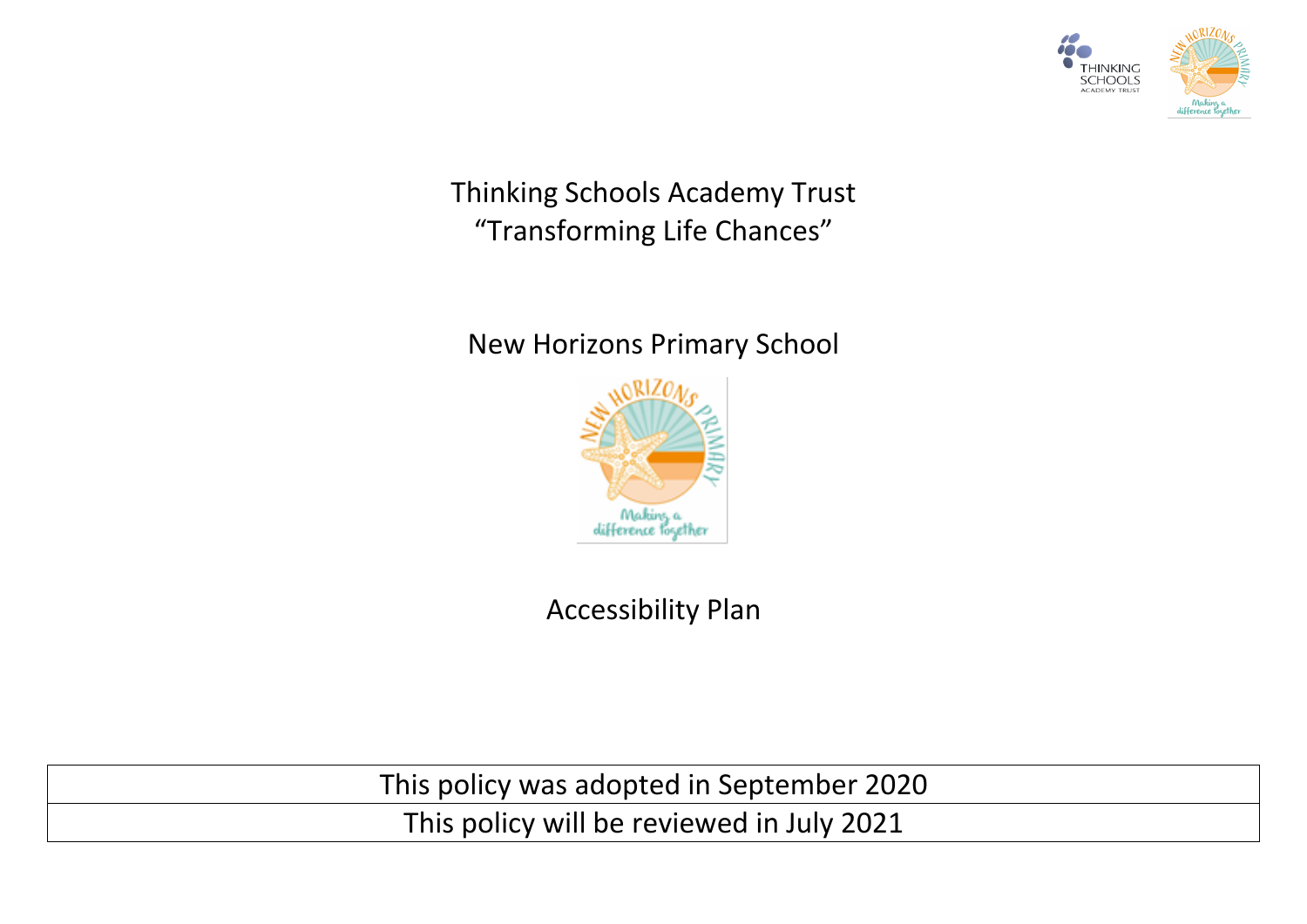

#### **Aims**

Schools are required under the Equality Act 2010 to have an accessibility plan. The purpose of the plan is to:

- Increase the extent to which disabled pupils can participate in the curriculum
- Improve the physical environment of the school to enable disabled pupils to take better advantage of education, benefits, facilities and services provided
- Improve the availability of accessible information to disabled pupils

Our school aims to treat all its pupils fairly and with respect. This involves providing access and opportunities for all pupils without discrimination of any kind.

The plan will be made available online on the school website, paper copies are available upon request. Our school is also committed to ensuring staff are trained in equality issues with reference to the Equality Act 2010, including understanding disability issues. The school supports any available partnerships to develop and implement the plan.

Our school's complaints procedure covers the accessibility plan. If you have any concerns relating to accessibility in school, this procedure sets out the process for raising these concerns.

#### **Legislation and Guidance**

This document meets the requirements of [schedule 10 of the Equality Act 2010](http://www.legislation.gov.uk/ukpga/2010/15/schedule/10) and the Department for Education (DfE[\) guidance for schools on the Equality Act 2010.](https://www.gov.uk/government/publications/equality-act-2010-advice-for-schools) The Equality Act 2010 defines an individual as disabled if he or she has a physical or mental impairment that has a 'substantial' and 'long-term' adverse effect on his or her ability to undertake normal day to day activities. Under the [Special Educational Needs and Disability \(SEND\) Code of Practice](https://www.gov.uk/government/publications/send-code-of-practice-0-to-25), 'long-term' is defined as 'a year or more' and 'substantial' is defined as 'more than minor or trivial'. The definition includes sensory impairments such as those affecting sight or hearing, and long-term health conditions such as asthma, diabetes, epilepsy and cancer. Schools are required to make 'reasonable adjustments' for pupils with disabilities under the Equality Act 2010, to alleviate any substantial disadvantage that a disabled pupil faces in comparison with non-disabled pupils. This can include, for example, the provision of an auxiliary aid or adjustments to premises.

#### **Action Plan**

This action plan sets out the aims of our accessibility plan in accordance with the Equality Act 2010.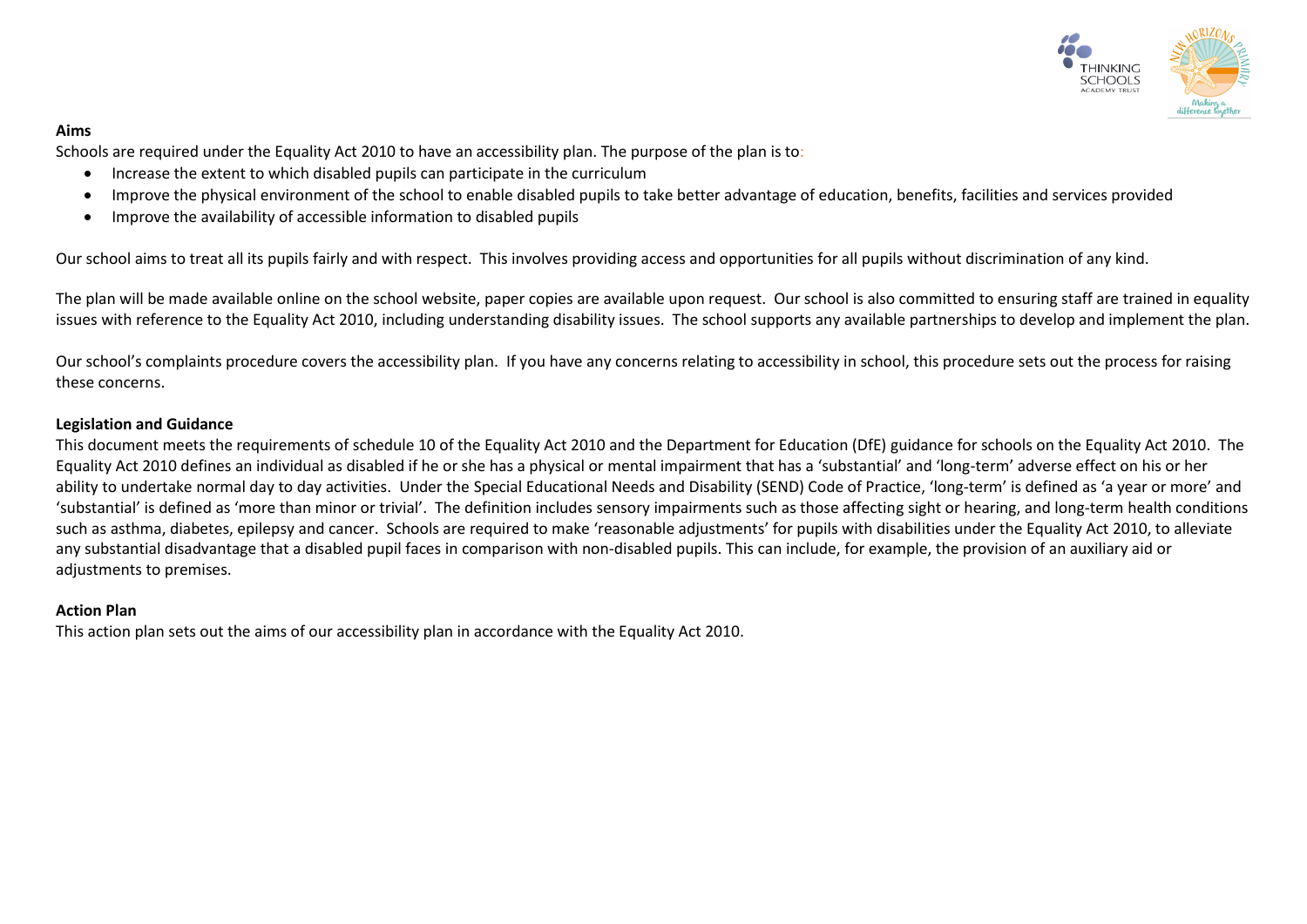

#### **Plan**

| Aim                                                                  | <b>Current good practice</b><br>Include established<br>practice and practice<br>under development                                                                                                                                                                                                                                                                  | <b>Objectives</b>                                                                                        | <b>Actions to be taken</b>                                                                                                                     | <b>Person responsible</b>    | Date to complete<br>actions by                     | <b>Success Criteria</b>                                                                                                                            |
|----------------------------------------------------------------------|--------------------------------------------------------------------------------------------------------------------------------------------------------------------------------------------------------------------------------------------------------------------------------------------------------------------------------------------------------------------|----------------------------------------------------------------------------------------------------------|------------------------------------------------------------------------------------------------------------------------------------------------|------------------------------|----------------------------------------------------|----------------------------------------------------------------------------------------------------------------------------------------------------|
| Increase access to the<br>curriculum for pupils<br>with a disability | Our school offers a<br>differentiated<br>curriculum for all pupils.<br>The curriculum is<br>reviewed to ensure it<br>meets the needs of all<br>pupils.<br>We use resources<br>tailored to the needs of<br>pupils who require<br>support to access the<br>curriculum.<br>Curriculum progress is<br>tracked for all pupils,<br>including those with a<br>disability. | Ensure staff have<br>available necessary<br>resources and can select<br>these to ably support<br>pupils. | Ensure resources and<br>equipment meet the<br>physical needs of our<br>pupils so that all pupils<br>can access the<br>curriculum.              | SENCo with Subject<br>Leads  | On-going                                           | Subject Leaders ensure<br>policies and practise is<br>inclusive. Monitored<br>through observations,<br>planning, book looks &<br>pupil assessment. |
|                                                                      |                                                                                                                                                                                                                                                                                                                                                                    | Increase staff<br>confidence in<br>differentiating the<br>curriculum.                                    | Compile & track staff<br>CPD and training needs<br>& begin a cycle of<br>training.                                                             | SENCo with Office<br>Manager | On-going                                           | Raised confidence in<br>strategies for<br>differentiation &<br>increased pupil<br>participation.                                                   |
|                                                                      |                                                                                                                                                                                                                                                                                                                                                                    | Ensure staff have<br>specific training on<br>disability issues.                                          | Staff undertake self-<br>evaluation to ascertain<br>training needs.<br>Awareness training is<br>undertaken by all staff<br>as a regular cycle. | SENCo with Office<br>Manager | On-going                                           | All staff have a strong<br>understanding of<br>challenges and issues<br>that may be faced by<br>families                                           |
|                                                                      | Targets are set and are<br>appropriate for pupils<br>with additional needs.<br>We have good transition<br>processes in place &<br>liaise well with feeder<br>settings, parents &<br>external agencies to<br>ensure resources and<br>equipment meet the<br>needs of pupils & enable<br>them to access the<br>curriculum.                                            | Ensure children's<br>awareness of disability<br>is taught effectively.                                   | Review PSHE curriculum<br>inc. resources & provide<br>opportunities for<br>children to meet people<br>with a variety of<br>disabilities.       | <b>PSHE Lead</b>             | Curriculum bid in<br>Summer 2021 then on-<br>going | Children have a deeper<br>understanding &<br>empathy of the<br>challenges faced by<br>children & adults with a<br>disability.                      |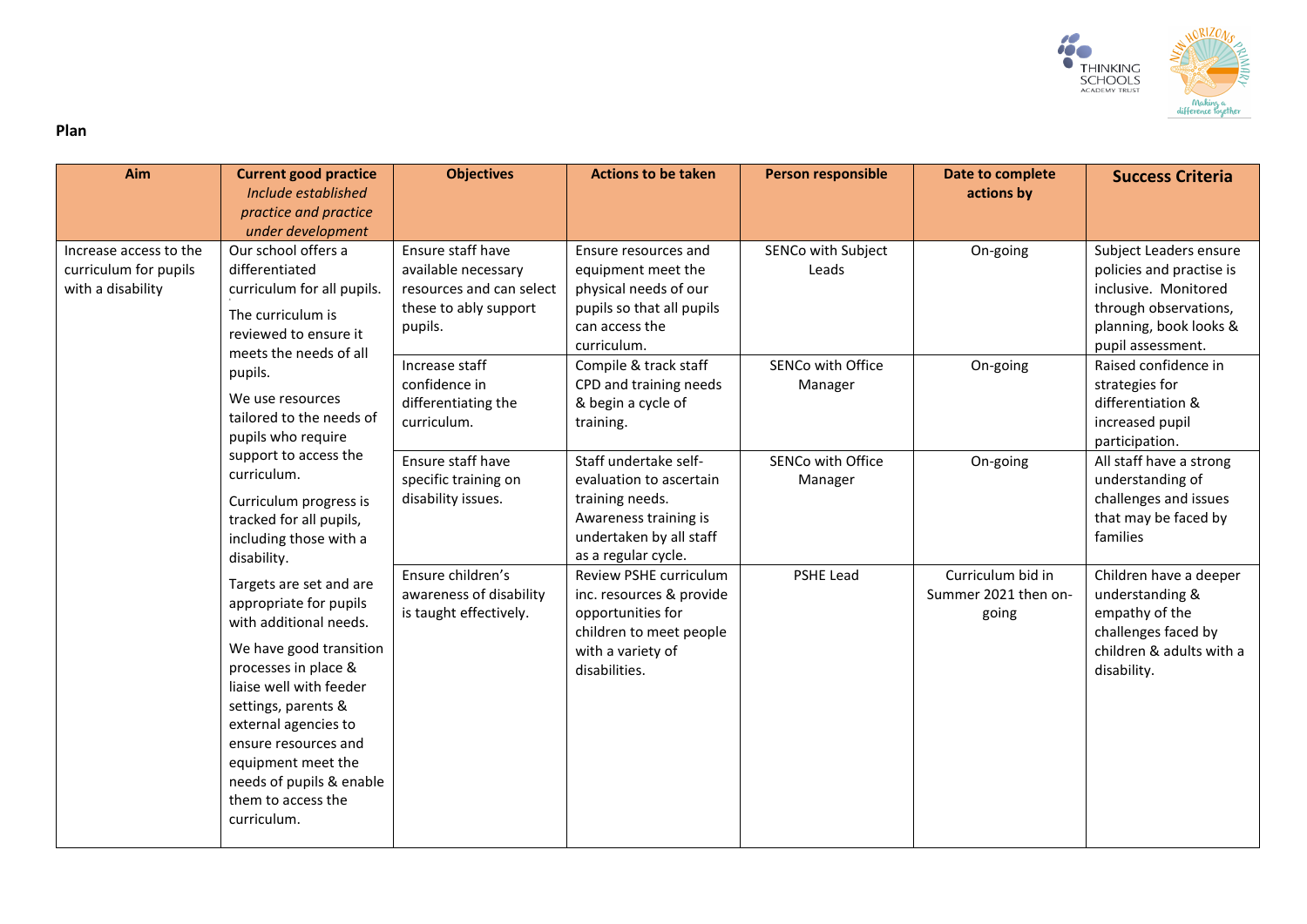

| Aim                                                                   | <b>Current good practice</b><br>Include established<br>practice and practice<br>under development                                                          | <b>Objectives</b>                                                                                                         | <b>Actions to be taken</b>                                                                                          | <b>Person responsible</b>                   | Date to complete<br>actions by  | <b>Success Criteria</b>                                                                                            |
|-----------------------------------------------------------------------|------------------------------------------------------------------------------------------------------------------------------------------------------------|---------------------------------------------------------------------------------------------------------------------------|---------------------------------------------------------------------------------------------------------------------|---------------------------------------------|---------------------------------|--------------------------------------------------------------------------------------------------------------------|
| Improve and maintain<br>access to the physical<br>environment         | The environment is<br>adapted to the needs of<br>pupils as required:<br>-Ramp installed to<br>classroom and hall<br>-Access to the front<br>reception desk | The school is aware of<br>the access needs of<br>disabled pupils, staff,<br>governors,<br>parents/carers and<br>visitors. | Ensure access to the<br>building is maintained<br>for all pupils and<br>visitors.                                   | HT, Site Manager and<br>AAB                 | On-going                        | No pupil or visitor is<br>excluded from taking<br>part in any activity due<br>to lack of physical<br>access.       |
|                                                                       |                                                                                                                                                            | Layout of school to<br>allow access for all<br>pupils to all areas.                                                       | Consider needs of<br>disabled pupils,<br>parents/carers or<br>visitors when<br>considering redesign or<br>re-layout | HT, Site Manager and<br>AAB                 | When improvements<br>take place | Any re-designs are<br>accessible by all                                                                            |
|                                                                       |                                                                                                                                                            | Provide a hearing loop                                                                                                    | Liaise with SIS for<br>requirements and<br>budget for<br>improvement.                                               |                                             |                                 |                                                                                                                    |
|                                                                       |                                                                                                                                                            | Clear markings for<br>visually impaired                                                                                   | Liaise with SIS for<br>requirements & include<br>in new playground<br>plans.                                        |                                             |                                 |                                                                                                                    |
|                                                                       |                                                                                                                                                            | Upgrade disabled access<br>toilets including EYs<br>area.                                                                 | Liaise with LA re:<br>requirements & budget<br>for refurbishment.                                                   |                                             |                                 |                                                                                                                    |
|                                                                       |                                                                                                                                                            | Improvements in the<br>provision of information<br>in a range of formats for<br>disabled pupils and<br>families           | Ensure availability of<br>written materials can be<br>accessed in alternative<br>forms.                             | Office Manager, Admin<br>Officer & EAL Lead |                                 | The school provides<br>alternative formats<br>when necessary. ICT is<br>used accessible,<br>including whiteboards. |
| Improve the delivery of<br>information to pupils<br>with a disability | Our school uses a range<br>of communication<br>methods to ensure<br>information is                                                                         | Review information to<br>parents/carers to<br>ensure it is accessible<br>Improve the delivery of                          | Provide information in a<br>variety of formats,<br>including 'child-friendly'<br>Provide suitably                   |                                             |                                 |                                                                                                                    |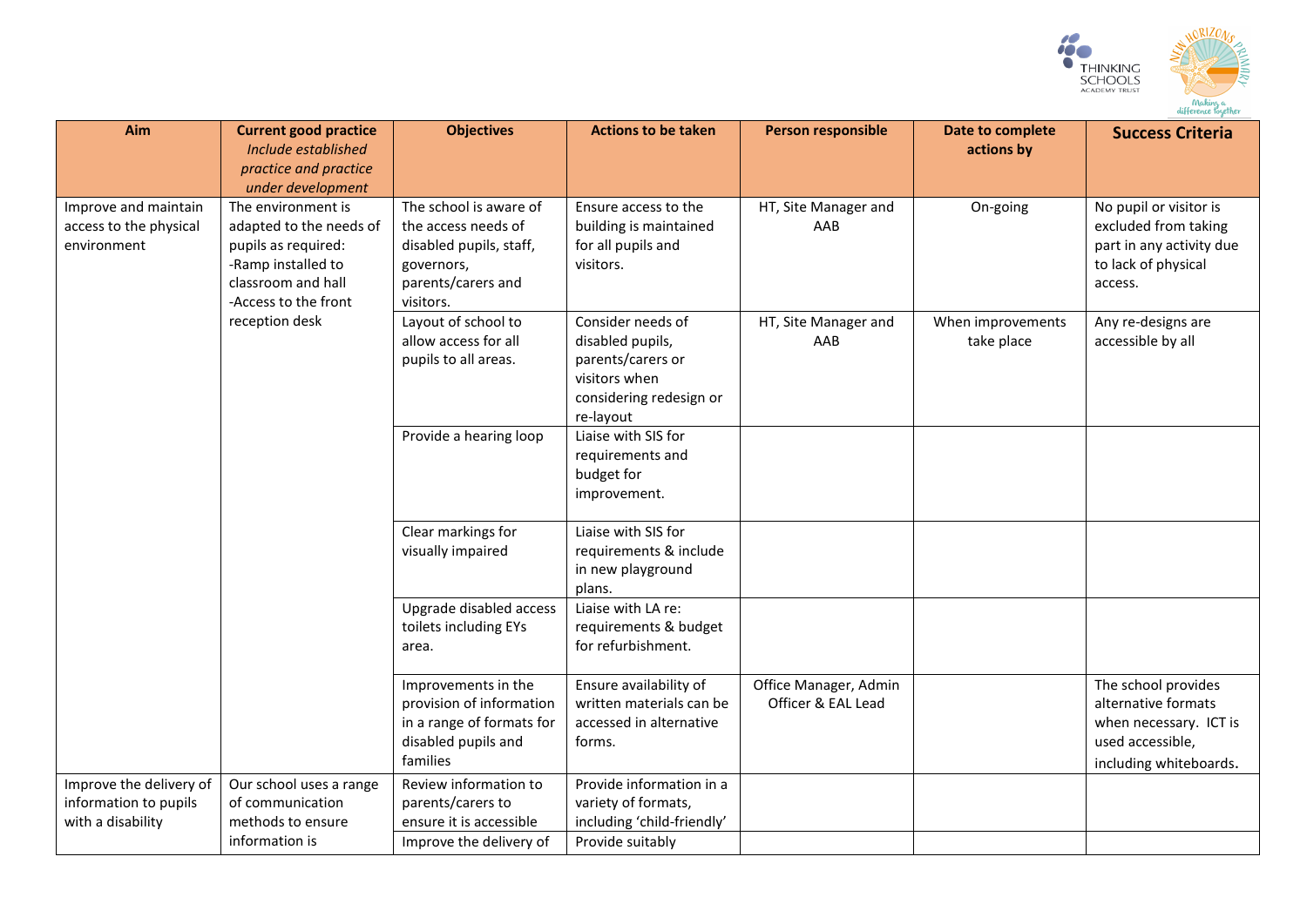

| accessible. This includes: | information in writing in | enlarged, clear print     |                     |                        |                          |
|----------------------------|---------------------------|---------------------------|---------------------|------------------------|--------------------------|
| -Internal signage          | an appropriate format     | with a visual impairment  |                     |                        |                          |
| -Large print resources     |                           | or coloured paper/book    |                     |                        |                          |
| -Pictorial or symbolic     |                           | for dyslexic or children  |                     |                        |                          |
| representations            |                           | with Irlens syndrome      |                     |                        |                          |
|                            | To ensure the school      | Liaise closely with       | On-going            | Inclusion Manager, HT, | Procedures, equipment,   |
|                            | becomes aware of the      | parents and LA SEND       |                     | LA SEND team           | resources, support in    |
|                            | needs/disabilities of     | team to be clear about    |                     |                        | place to meet needs      |
|                            | pupils and parents as     | pupils' needs. Develop    |                     |                        |                          |
|                            | soon as possible and      | positive relationship     |                     |                        |                          |
|                            | caters for them           |                           |                     |                        |                          |
|                            | To review                 | Ensure a member of        | From September 2017 | HT, SLT, EMAS, DRIFT   | School meets statutory   |
|                            | documentation on our      | staff is responsible for  |                     |                        | requirements. Parents    |
|                            | school website to check   | managing the school       |                     |                        | find the website useful  |
|                            | form accessibility for    | website. Liaise with EAL  |                     |                        | and accessible           |
|                            | parents with English as   | parents to understand     |                     |                        |                          |
|                            | an additional language    | needs. Use EMAS as        |                     |                        |                          |
|                            |                           | necessary. Include links  |                     |                        |                          |
|                            |                           | and visual                |                     |                        |                          |
|                            |                           | representation where      |                     |                        |                          |
|                            |                           | necessary                 |                     |                        |                          |
|                            | To maintain and           | Seek feedback from        | From Summer 2016    | HT, admin and teaching | Texting service provides |
|                            | maximise the efficient    | parents about             |                     | team                   | good value for money     |
|                            | use of the school's       | information they          |                     |                        |                          |
|                            | texting service           | require. Ensure admin     |                     |                        |                          |
|                            |                           | staff send texts well     |                     |                        |                          |
|                            |                           | before events or as soon  |                     |                        |                          |
|                            |                           | as possible               |                     |                        |                          |
|                            | To provide 'parent-       | Liaise with parent        | On-going            | HT, SLT and parent     | Parents feel well-       |
|                            | friendly' leaflets which  | governors to gain their   |                     | governors              | informed                 |
|                            | communicate school        | opinions and views of     |                     |                        |                          |
|                            | policies and procedures   | leaflets. Use their input |                     |                        |                          |
|                            | in an easily accessible   | for new ones. Send out    |                     |                        |                          |
|                            | manner                    | leaflets regularly        |                     |                        |                          |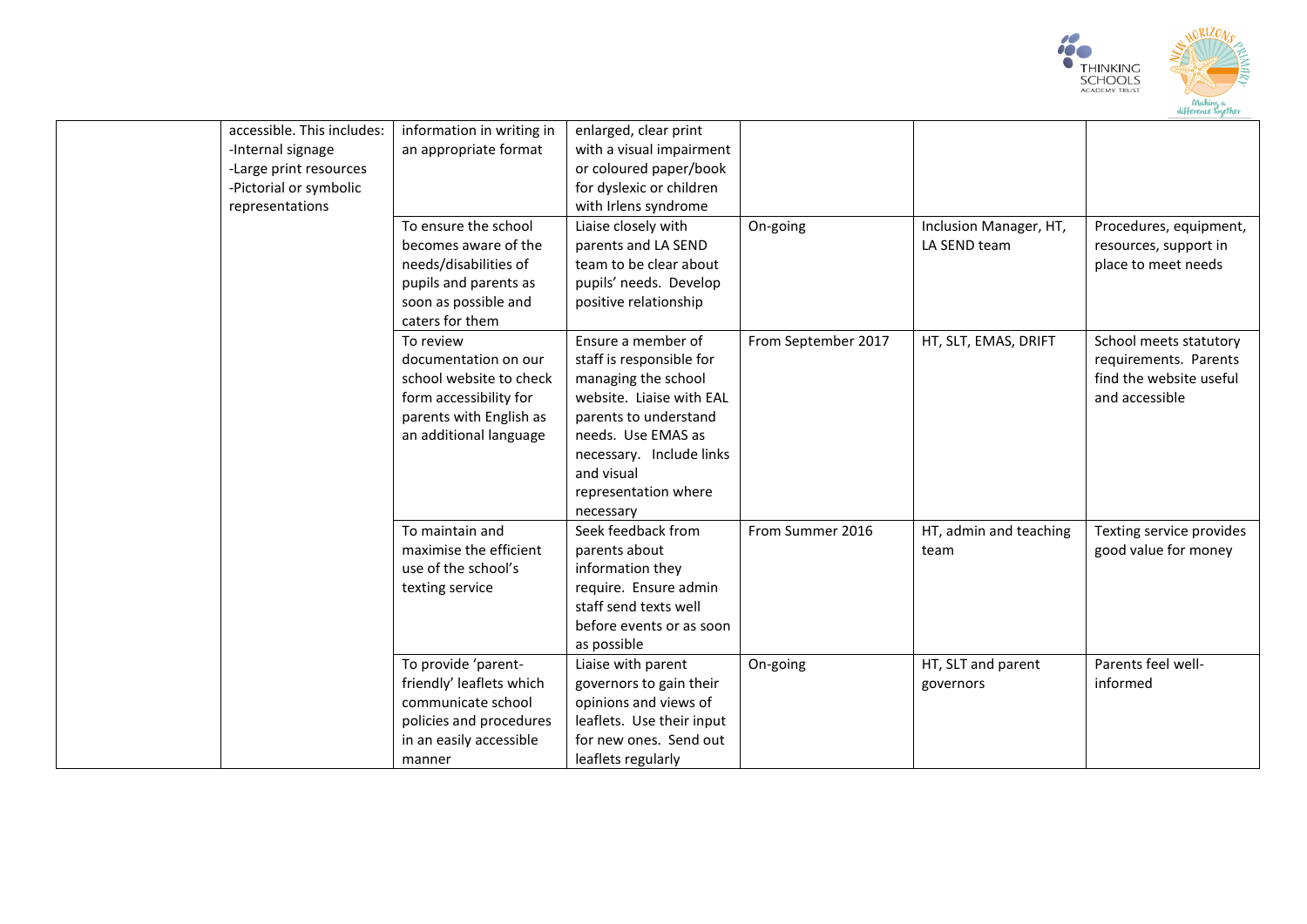

## **Monitoring Arrangements**

This document will be reviewed every **3** years, but may be reviewed and updated more frequently if necessary. It is approved by the RGB.

### **Links with other policies**

This accessibility plan is linked to the following policies and documents:

- Health and safety policy
- Equality information and Objectives
- Special Educational Needs and (SEN) Information Report
- Supporting Pupils with Medical Conditions Policy